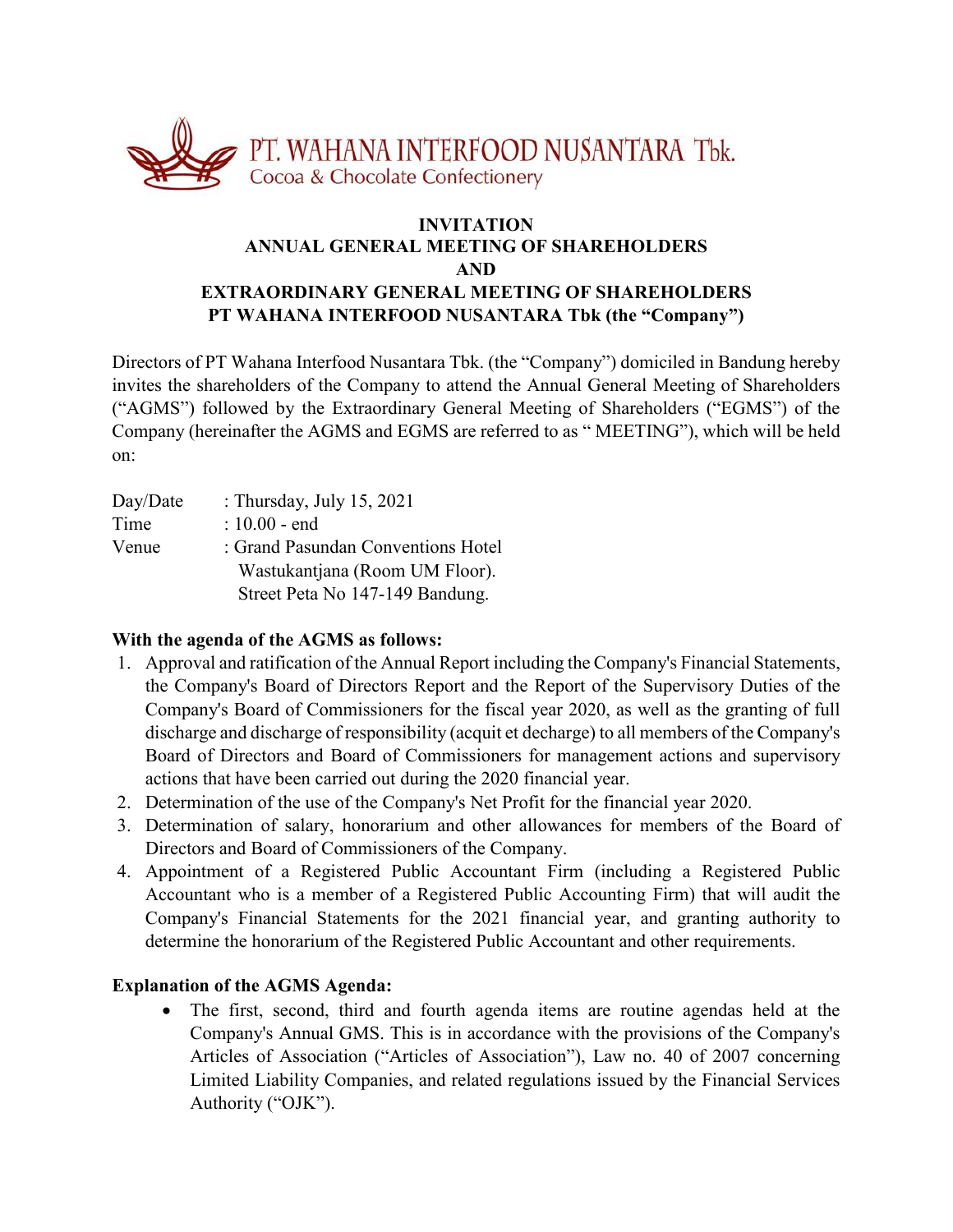### **With the agenda of the EGMS as follows:**

1. Approval to pledge the majority of the Company's net assets in order to obtain loan facilities from banks and/or other institutions.

## **Explanation of the EGMS Agenda:**

 Guarantee the majority of the Company's net worth in order to obtain loan facilities from banks and/or other institutions. Required to obtain GMS approval in accordance with the Company's Articles of Association and the Limited Liability Company Law.

## **Note :**

- 1. The Company does not send a separate invitation to the shareholders of the Company because this advertisement is considered an official invitation.
- 2. Shareholders who are entitled to attend / represent and vote in the Meeting are shareholders whose names are registered in the Register of Shareholders and shareholders in the collective custody of PT Kustodian Sentral Efek Indonesia on Tuesday, June 22, 2020 until 16.00 Western Indonesian Time (WIB) at PT Adimitra Jasa Korpora, the Company's Securities Administration Bureau, or the Company's shares that are in the collective custody of the Company's Shareholders or the Company's Shareholders whose names are legally registered with the account holder or custodian bank at PT Kustodian Sentral Efek Indonesia ( "KSEI").
- 3. Shareholders who are unable to attend the Meeting may be represented by their proxies provided that members of the Board of Directors, members of the Board of Commissioners and employees of the Company can act as proxies for the Shareholders in the Meeting, however the votes cast as proxies in the Meeting are not counted in voting with due regard to the provisions of Article 48 POJK No. 15/2020, that the Shareholders of the Company are not entitled to grant power of attorney to more than one proxy for a portion of the total shares they own with a different vote.
- 4. By prioritizing the principle of prudence and vigilance with the development of the latest conditions related to the Corona Virus Disease (Covid-19) Pandemic and to comply with the provisions contained in Government Regulation No. 21 of 2020 concerning Large-Scale Social Restrictions in the Context of Accelerated Handling of Corona Virus Disease (Covid-19) and other related regulations, the Company hereby strongly encourages the Shareholders to authorize their presence through granting of power including voting for each agenda with the provisions events as follows :
	- a. Authorization electronically or e-Proxy on the Electronic General Meeting System platform provided by PT. The Indonesian Central Securities Depository (eASY.KSEI) on the link https://akses.ksei.co.id/ - eASY.KSEI is a system of power of attorney provided by KSEI to facilitate and integrate the power of attorney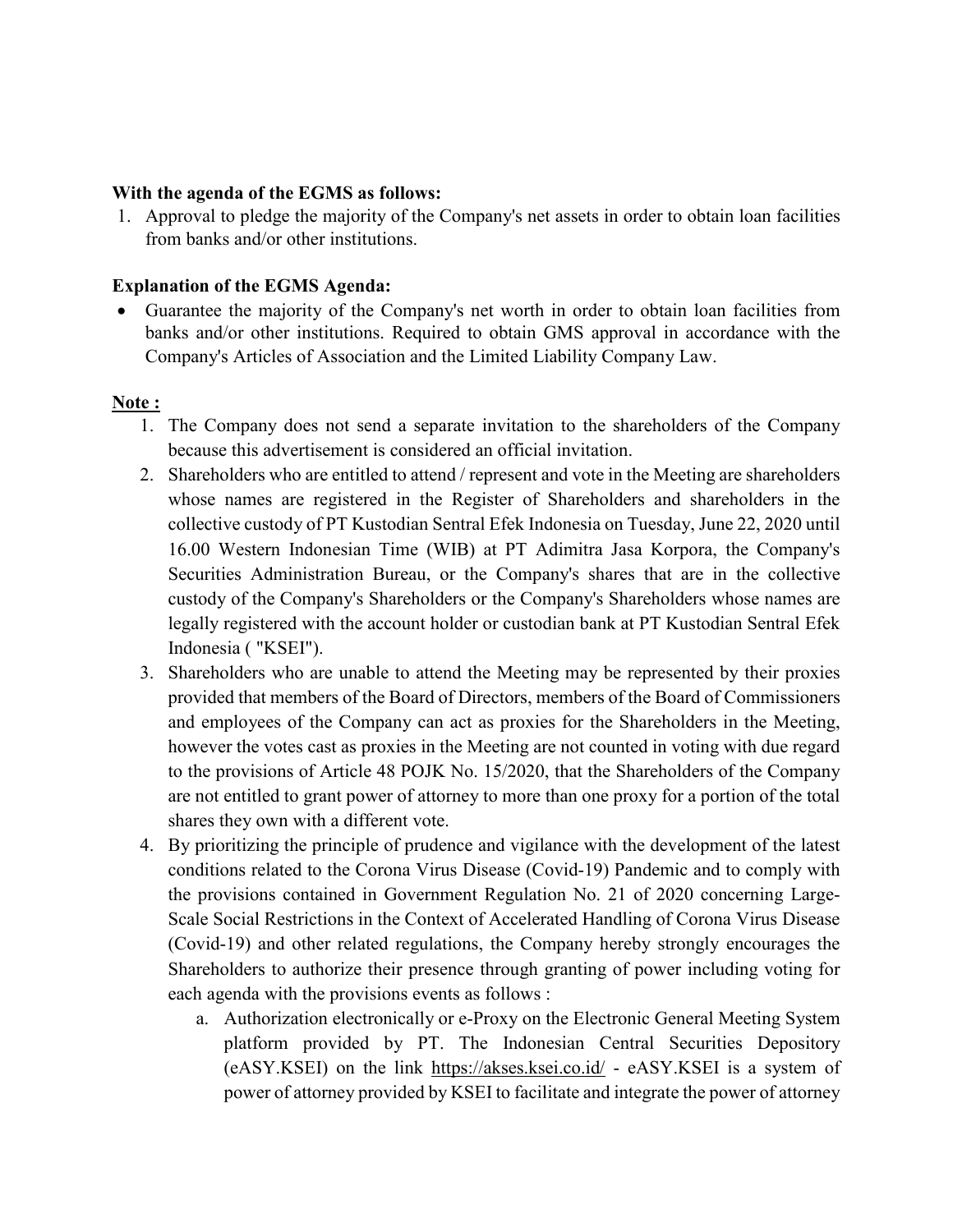from scripless Shareholders whose shares are located in the collective custody of KSEI to their proxies electronically. The power of attorney available at eASY.KSEI is an independent party appointed by the Company.

- b. For Authorization outside the eASY.KSEI facility, power of attorney forms can be obtained from the invitation of this Meeting during working hours at the Company's Securities Administration Bureau, namely PT Adimitra Jasa Korpora at Rukan Kirana Boutique Office: Jl Kirana Avenue III Blok F3 No.5 Kelapa Gading- North Jakarta 14250 with Phone Number 021-2936 5287/98 or email address opr@adimitra-jk.co.id or at the Company's office which is located at Jl. Dadali No.16 Bandung or the company's website www.wahana-interfood.com.
- c. All power of attorney must be received by the Board of Directors of the Company at the Company's office at the address as listed in point 3.b above, or sent to the BAE address:

opr@adimitra-jk.co.id. At the latest 3 (three) working days before the Meeting date at 16.00 WIB.

- 5. Shareholders or their proxies who will attend the Meeting are required to bring and submit a copy of their valid identity to the registration officer before entering the meeting room. Shareholders in Collective Custody are required to show Written Confirmation for Meetings (KTUR) which can be obtained through an Exchange Member or a Custodian Bank.
- 6. Materials related to the agenda of the Meeting are available to shareholders at the Company's office at Jl. Dadali No. 16 Bandung, tel: 022-6011375 and request via  $\csc(a)$  wahana-interfood.com during working hours from the date of this Invitation to the Meeting until the date of the Meeting with a written request to the Company or can be accessed through the Company's website, namely: www.wahana- interfood.com.
- 7. To facilitate the arrangement and order of the Meeting, the Shareholders or their legal proxies are kindly requested to be at the Meeting venue no later than 30 (thirty) minutes before the Meeting begins..
- 8. Responding to the "Status of Certain Disaster Emergency Situations Due to Covid-19" and in order to support government efforts to prevent the spread of Covid-19 the Meeting will be held in such a way as to promote the health / safety of all parties and comply with applicable regulations, with Health procedures as follows :
	- a. **Physical Distancing**: Meeting participants are required to follow the direction of the Meeting committee in implementing the physical distancing policy while in the meeting building.
	- b. **Body Temperature Measurement**: Meeting participants are required to follow the health check procedures when entering the building where the Meeting is held, including body temperature checks. Participants whose body temperature is 37.50 degrees Celsius or more, are not allowed to attend the Meeting and will be recommended to visit the nearest Health Service Facility for further treatment.